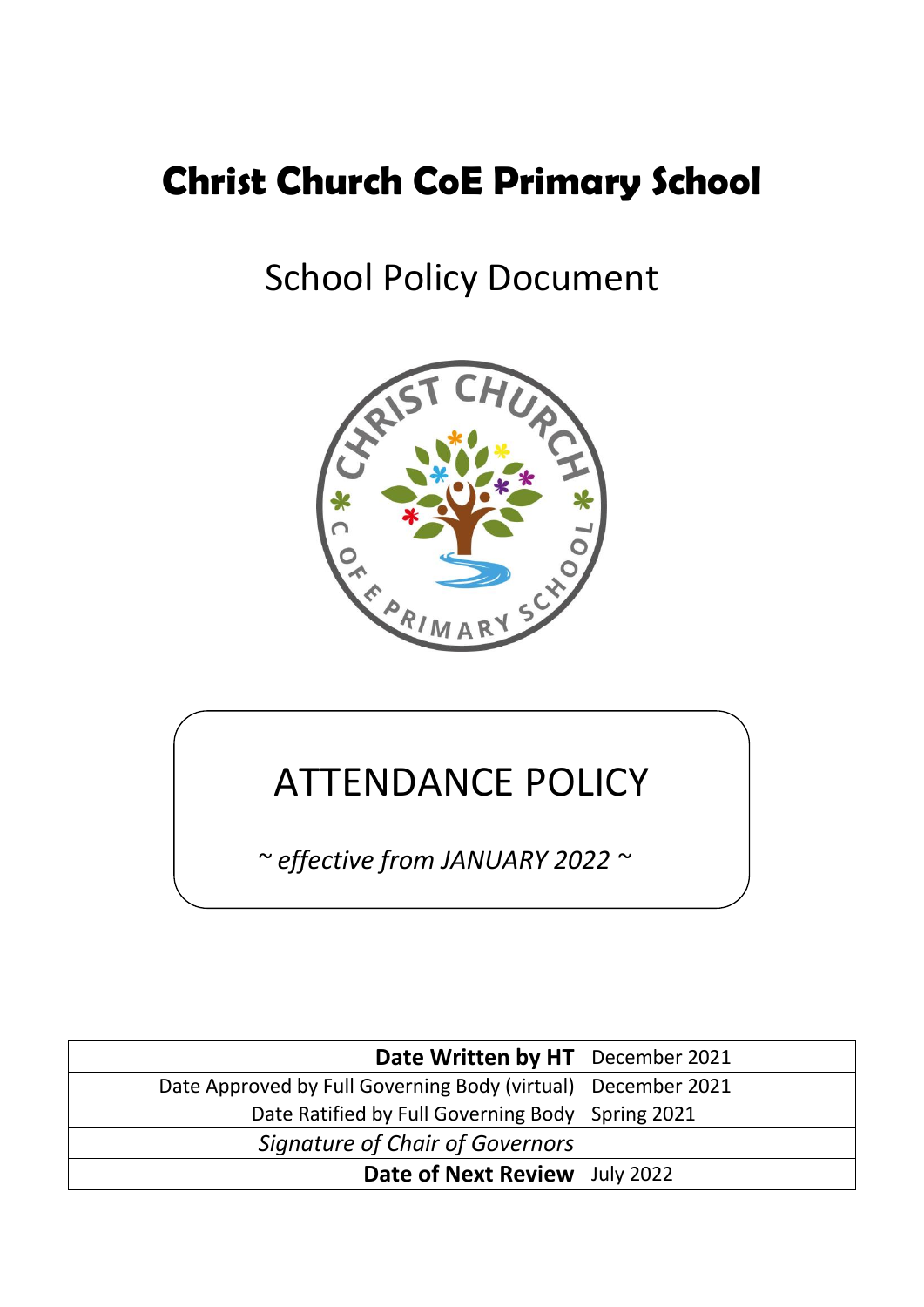# **Christ Church CoE Primary School**



# **Attendance Policy**

# *This policy was formulated to meet the requirements of the Equality Act 2010.*

The Governing Body recognises its legal responsibilities under the Equality Act 2010. This policy will ensure equality and fairness regardless of race, sex (gender), sexual orientation, religion or belief, gender re-assignment, pregnancy and maternity, marriage and civil partnership, disability or age.

# Learning & Growing Together in FAITH, HOPE & LOVE.

# **Rationale**

Christ Church CoE Primary School promotes the view that **regular attendance is essential** to ensure the best possible learning outcomes for our children. We are committed to working with parents and other agencies to achieve this. We believe that the whole school community has a responsibility for good attendance.

# **Aims:**

- To raise / maintain attendance
- To improve / maintain punctuality
- To raise / maintain levels of achievement
- To maximise opportunities both in school and in later life

#### **Introduction**

We expect all children in Reception (FS2) upwards to attend school every day when school is open, as long as they are fit and healthy enough to do so. We are committed to do all we can to encourage our children to attend regularly, and have put in place appropriate procedures to support this.

We believe that the most important factor in promoting good attendance is the development of positive attitudes towards school. To this end, we strive to make our school a happy and rewarding experience for all children.

We recognise and reward children whose attendance is good. We also make the best provision we can for those children who, for whatever reason, are prevented from coming to school regularly.

Under the Education (Pupil Registration) Regulations 1995, the Governing Body are responsible for making sure the school keeps an attendance register that records which pupils are present at the start of both the morning and the afternoon sessions of the school day. This register will also indicate whether an absence was authorised or unauthorised.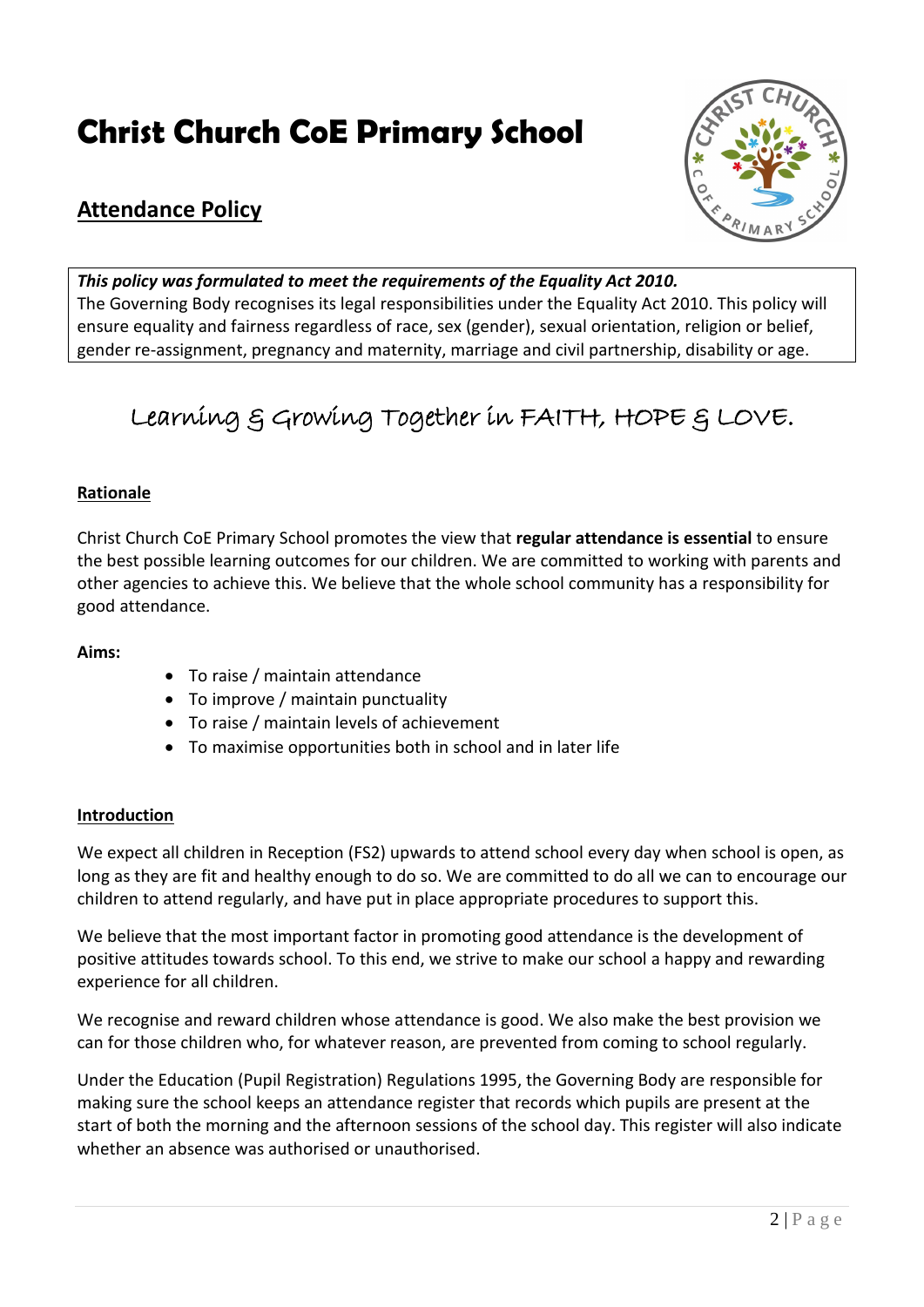# **Parent & Carer Support**

We expect all parents and carers to support our efforts to improve pupil attendance and to make every effort to ensure their child attends school when they can.

*If you have any home-issues which may affect your child's attendance, please arrange a meeting to discuss this with the Headteacher. We will always try to support families in these circumstances.*

We keep parents informed of their child's attendance data by sending home individual pupil attendance reports in January, April and July.

#### **Attendance targets**

The school sets attendance targets each year. These are agreed by the Headteacher and Governors. Our targets are challenging yet realistic, and are based on attendance figures achieved in previous years. We always expect our Whole-School attendance to be above 95%, which is considered 'satisfactory' by the Government. Our current target is for 96% attendance, as we want ALL pupils to have good or better attendance while they are at Christ Church.

| Above<br>97% | <b>EXCELLENT ATTENDANCE!</b><br>Less than 6 days absence a year: Pupils with this attendance should<br>achieve their potential at primary school, leading to the best possible<br>start to their secondary education and life-chances. |
|--------------|----------------------------------------------------------------------------------------------------------------------------------------------------------------------------------------------------------------------------------------|
| 95%          | SATISFACTORY ATTENDANCE<br>Less than 10 days absence in a year: Pupils with this attendance are likely<br>to achieve their primary school targets and will be well prepared for<br>starting secondary education.                       |
| 90%          | PERSISTENT ABSENTEEISM<br>19 days absence over the year: Pupils with this attendance are missing a<br>month of school per year and may fall behind in Maths and Literacy; it will<br>be difficult for them to achieve their best.      |
| 85%          | 29 days absence in a year: These pupils are missing 6 weeks of school a<br>year, it will be very difficult for them to keep up and achieve their best.                                                                                 |
| 80%          | Pupils with this attendance are missing a day for every week of school.<br>It will be almost impossible to keep up with work and they will struggle in<br>school.                                                                      |

# **Rewards for Good Attendance**

Raising the profile of the importance of good attendance can be effective when trying to improve pupil attendance. We are mindful that attendance is going to be impacted by covid and the NHS guidance on self-isolation.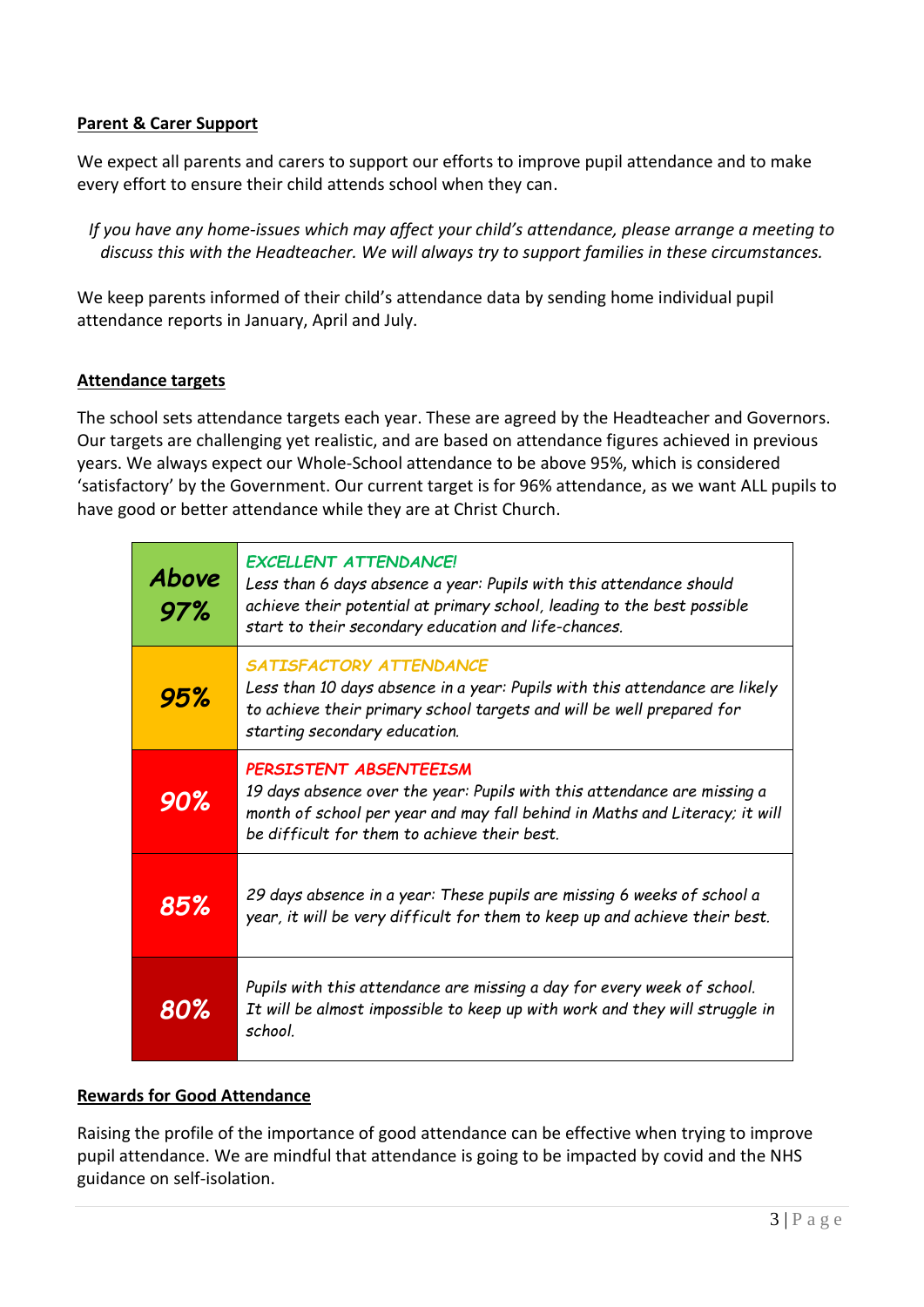Therefore, this year, we recognise that it will be difficult to reward good attendance without this being perceived as unfair on those who have had to follow national government guidance.

When we feel it is appropriate to do so, we will:

- Recognise and celebrate the best weekly cohort (year group) attendance
- Report the current whole-school attendance on our weekly newsletter
- Present all children who have 100 per cent attendance for a term with a certificate
- Reward 100% attendance throughout the school year with a special certificate and gift

#### **Arriving at School**

Our school gates open at **8.40am**, when children are allowed into the school building by their class teachers ready for morning registration. The gates are closed at **8.55am** which is when morning register is taken. This is so that lessons can start promptly at 9am.

#### **Late Arrivals**

Any family arriving at school after the gates are closed (e.g. after 8.55am) must enter school through the main entrance and report to the School Office. The reason for lateness will be logged on our electronic register.

Children who arrive between 9 – 9.30am will be marked as 'late' on the register.

Children who arrive after 9.30am will be marked as 'U' - which is classed as unauthorised absence and will impact on overall attendance data. This is not the case if your child is late due to a medical appointment, which has a different code.

School will monitor late arrivals and punctuality. Where data shows that a child is persistently late, the Headteacher will invite parents into school to a meeting to discuss potential support measures as appropriate.

#### **Definitions**

#### *AUTHORISED ABSENCE:*

An absence is classified as authorised when a child has been away from school for a legitimate reason and the school has received notification from a parent or carer. For example, if a child has been unwell and the parent telephones the school to explain the absence.

#### **Authorised absences may include:**

- **Genuine illness**
- **Medical / dental appointments** *(if they cannot be made outside of school hours)*
- **Close family funeral or wedding**
- **Days set aside for religious observance**

Wherever, medical appointments should be arranged outside of the school day. Where this is not possible, it is expected that a pupil will only miss part of the day.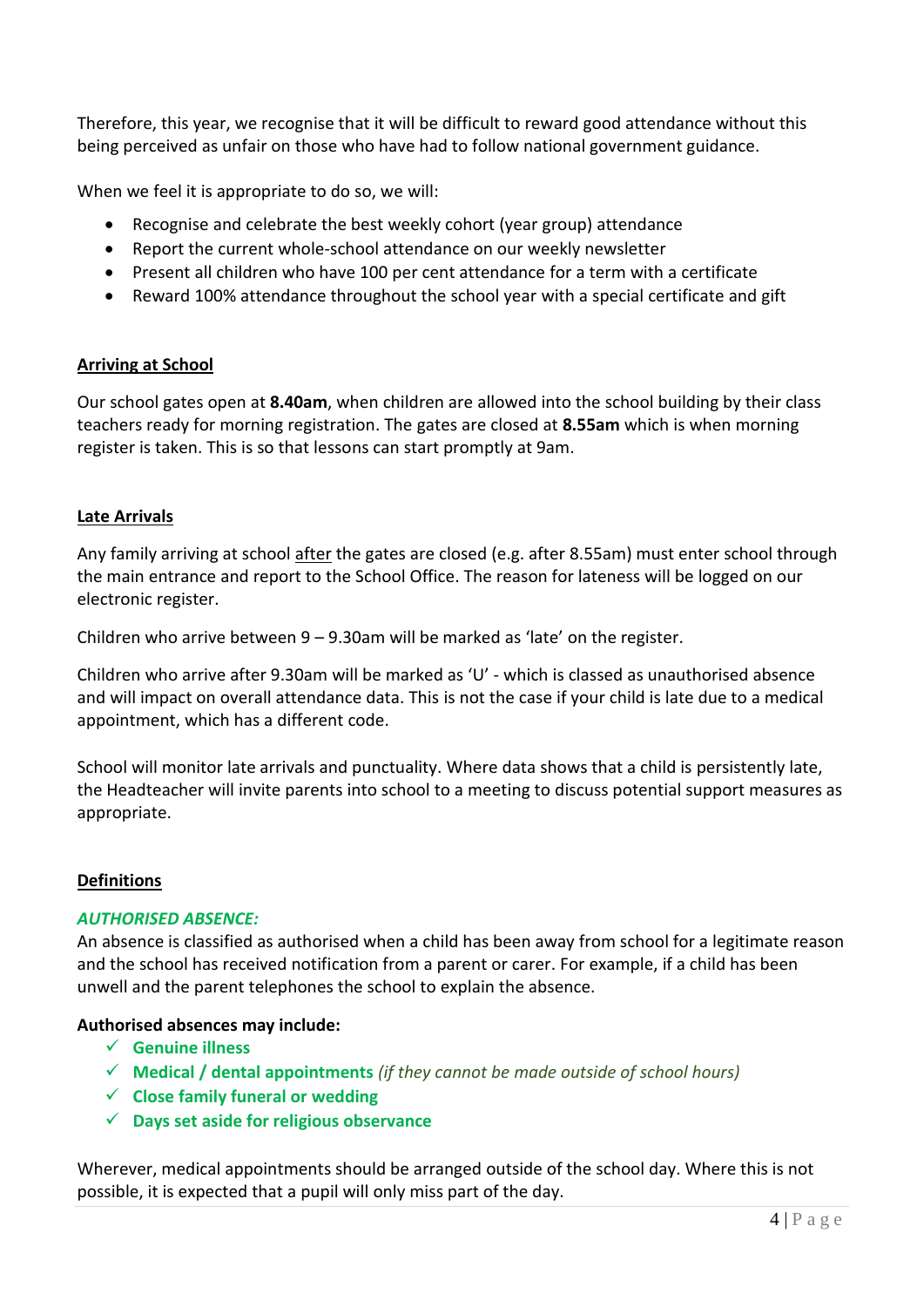Please note: **Only the school can make an absence authorised.** Parents and carers do not have this authority. Consequently, not all absences supported by parents and carers will be classified as authorised. For example, if a parent takes a child out of school to go shopping or for a birthday treat during school hours, this will not mean it is an authorised absence.

#### *UNAUTHORISED ABSENCE:*

An absence is classified as unauthorised when a child is away from school without the permission of the school. Therefore, the absence is unauthorised if a child is away from school without good reason, even with the support of a parent.

### **Unauthorised absences includes:**

- Illness of a sibling / parent
- Birthday or birthday outing
- $\star$  Shopping trip
- Hair appointment
- Visiting friends or relatives
- Term-time holiday, preparing or travelling for a holiday, or resting after a holiday
- Over-sleeping / being tired

### **If a child is ABSENT**

- Parents /carers **MUST** inform school at the earliest opportunity if their child is unwell or not going to attend school for any purpose. Failing to inform us will trigger a safeguarding concern, especially if we are then unable to contact you.
- Please **use the telephone answer-phone facility** to inform us of an absence we cannot guarantee a staff member will be available to answer the phone early in the morning and class teachers do not check dojo for messages every morning.
- If an absence message is left on the school answerphone, this will be followed up by a phonecall from the Admin Team to get more details and agree an expected return to school date.
- When a child is absent unexpectedly or if there is any doubt about the whereabouts of a child - the school will contact the parent / carer to clarify their location and check the safety and wellbeing of the child.
- If we are unable to contact the parent / carer, we will contact other adults on their emergency contact list.
- If a child is unwell and absent for three or more days, school staff will phone parents for an update and to check appropriate medical advice has been sought. In particular, we will be checking parents understand what to do if their child has covid symptoms and if a PCR test has been booked.
- All attendance concerns from staff will be relayed to the Headteacher, who will contact the child's parents and/or Nottinghamshire County Council, as appropriate.
- Any communication with parents / carers, including reasons for absence, will be recorded on our electronic registration system.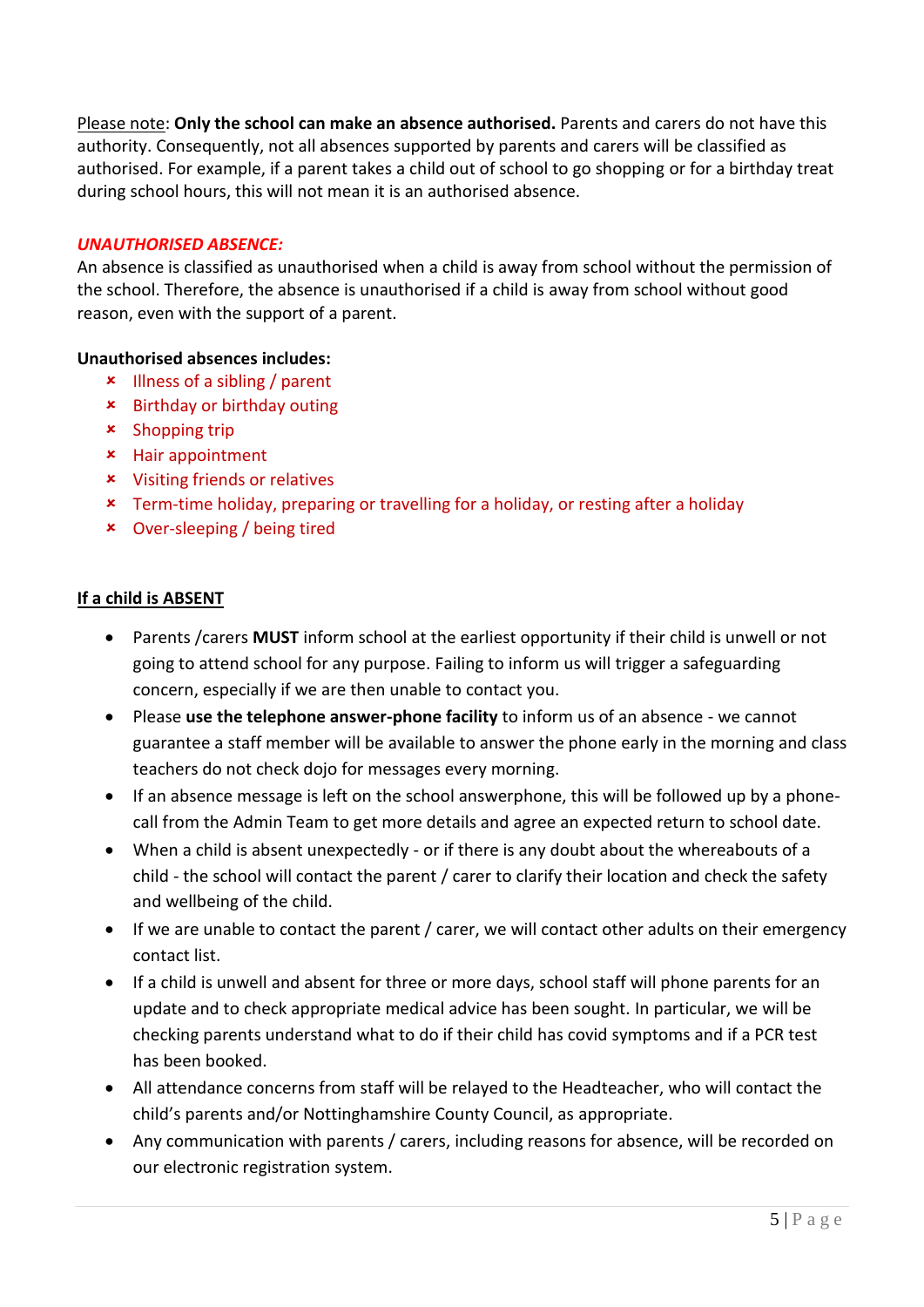# **In all circumstances, school expects a full explanation for any absence from school.**

If we subsequently are given reason to believe a parent / carer has lied to staff about the reason for an absence, we will request a meeting to discuss this. Any absence considered not to be justified will be logged as unauthorised.

# **A series of unauthorised absences or ongoing persistent absenteeism will result in a meeting with the Head and a potential referral to the Local Authority or other external agency.**

**Our policy is to be compassionate and supportive in these circumstances and to sign-post families to other agencies who may be able to help them improve attendance.**

# **However, parents who are deliberately not ensuring regular attendance at school face the possibility of an external referral or even risk a fine.**

### **Health-related Absences**

During the pandemic, we will be following the current NHS guidance about self-isolation and testing. There are special codes for the register for these circumstances.

We are all aware that children sometimes get ill, and we do not expect children who are seriously unwell or showing symptoms of coronavirus to attend school. We follow Public Health England's guidance on illness-related absences and will advise parents about the expected time we expect pupils to be absent from school using their current advice. **In the case of a stomach upset that causes sickness and/or diarrhoea this is 48hrs from the last bout of illness**; this is to reduce the risk of more children becoming ill.

Some pupils might have ongoing medical conditions that result in absences from school, and we will work with families with children who have long-term or regular absences because of a diagnosed medical condition.

However, if there is no known medical diagnosis, but a child is regularly absent from school with a variety of illness or health related issues, we might request a meeting with parents to discuss the cause and impact of this absence. The school may ask the parent to substantiate the illness by asking to see additional evidence such as an appointment card / text or medical certificate. It is possible that we will suggest a referral to the NHS Healthy Family Team who can work with families and school to help improve a child's attendance. This can be arranged as a meeting in school or as a home-visit, and should be seen as a supportive process as we are concerned about your child's health.

#### **Long-term sickness absence or self-isolation**

When children have an illness that means they will be away from school for over five days (or in circumstances when they have been advised to self-isolate due to coronavirus), the school will provide home-learning activities so that they can keep up with their school work.

If the health-related absence is likely to continue for an extended period - or becomes a repetitive absence - the school will contact the appropriate support services, so that appropriate arrangements can be made.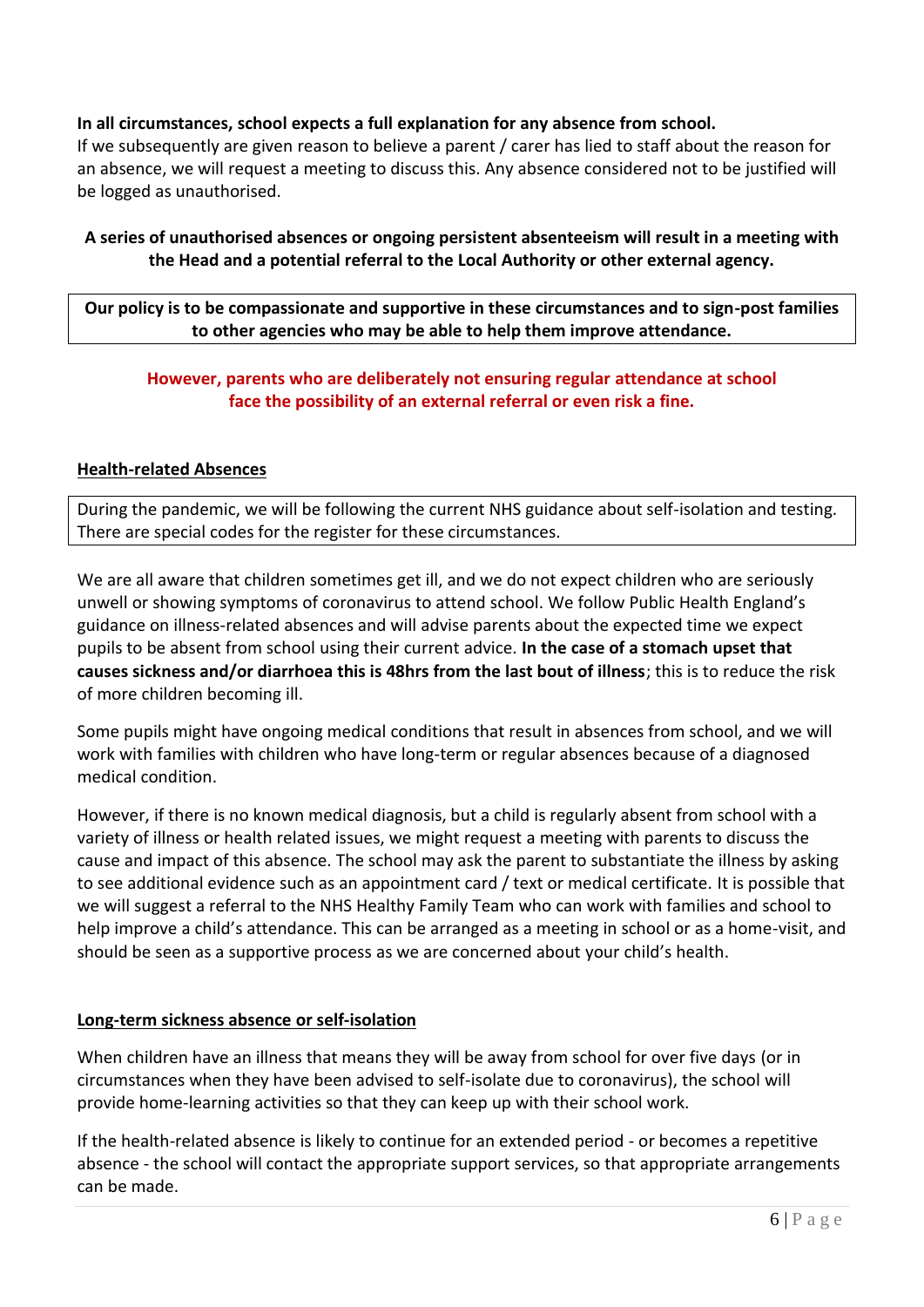# **Requests for leave of absence / holidays**

We believe that children need to be in school for all sessions, so that they can make the most progress possible and reach their potential.

The Department for Education (DfE) does not allow children to take holidays during the school term. However, it does recognise that there may be exceptional circumstances and allows schools to deal with these on an individual basis.

**Any parents requesting a 'leave of absence' (including a term-time holiday) need to complete the relevant form and return it to the School Office.** This must be submitted no later than ten working days before the requested absence.

All requests will be considered by the Headteacher; who might request a phone-call or meeting with the parent/carer to gather more information. The Headteacher can only authorise term-time leave of absence in exceptional circumstances.

Absence due to days-out or birthdays will not be authorised by the School, and might therefore result in a **Penalty Notice or Summons** being issued against the parents/carers.

### **Repeated unauthorised absences (including term-time holidays)**

We would expect parents who are planning an unauthorised absence to speak to the Headteacher in advance of the absence and to ensure that a 'Leave of Absence' form is completed, as appropriate.

If a child has a repeated number of unauthorised absences, the parents/carers will be asked to meet with the Headteacher or other senior member of staff to discuss the problem. This meeting may include our Attendance Governor.

If the situation does not improve, the School may contact Nottinghamshire County Council support services, who seek to ensure that the parents / carers understand the seriousness of the situation. This will probably include a home-visit.

**The Governors, supported by Nottinghamshire County Council, reserve the right to consider taking legal action against any parents or guardians who repeatedly fail to accept their responsibility for sending their children to school on a regular basis.**

#### **Where there is no improvement in attendance**

The headteacher may decide that – despite additional support and understanding – attendance levels are still a concern and are not improving. In these cases, the headteacher is likely to contact the Family Service Senior Education Welfare Practitioner. They may also make a referral through the Early Help Unit; especially if parents have not engaged with the school to resolve the issue. In these cases, attendance and communication records will be made available to the Family Service Enforcement Lead.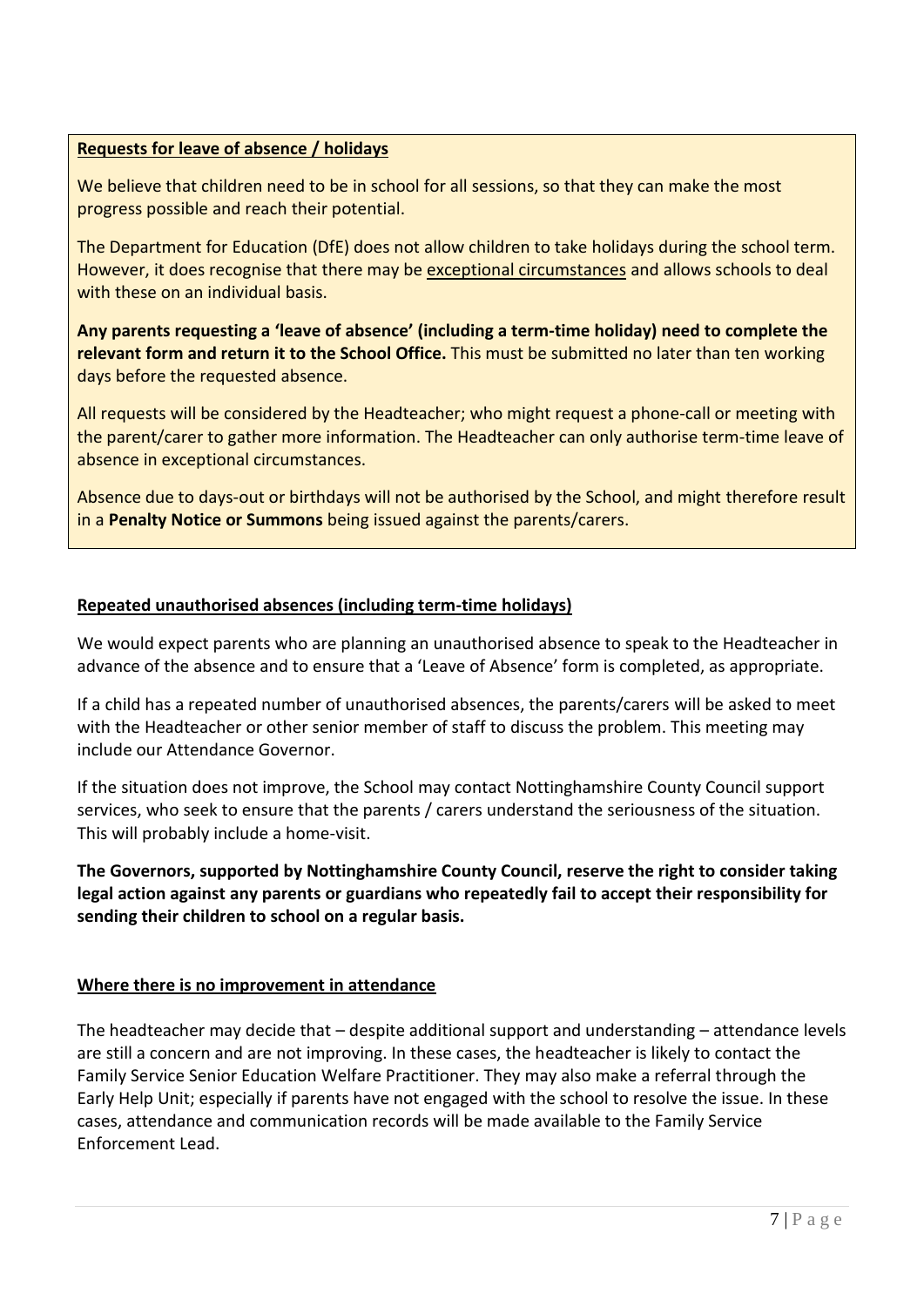# **PENALTY NOTICES**

The Governing Body of CHRIST CHURCH C of E PRIMARY SCHOOL has agreed to consider issuing **Fixed Penalty Notices** to parents/carers, when the Nottinghamshire Local Code of Conduct thresholds are met:

When an **unauthorised absence (including unauthorised family holidays) is more than 3 DAYS OR totals more than 3 days (e.g. 7+ sessions) over a 6-WEEK ROLLING PERIOD**, the School will inform the Local Authority and request that the family is issued with a Fixed Penalty Notice.

The Local Authority may also consider what measures may be provided to prevent further unauthorised absences, including support and interventions through the Family Service.

#### Legal Framework

This policy has been written in-line with the Nottinghamshire Local Code of Conduct for Penalty Notices (2017). This code of conduct was drawn-up to comply with The Education (Penalty Notices) (England) Regulations 2007, and the subsequent updates in 2012 and 2013.

Section 23(1) Anti-Social Behaviour Act 2007 Penalty notices may be issued to the parent(s) of pupils who have unauthorised absence from school.

Section 444(1) Education Act 1996

*"If you are a parent of a child of compulsory school age who fails to attend school regularly you are guilty of an offence."* 

This Act introduced penalty notices as an alternative to prosecution; however, parents should be aware that **there is no legal requirement for a penalty notice to be issued before proceeding to prosecution through the magistrate court**.

> **These prosecutions are criminal proceedings and could result in the parents / carers having a criminal record.**

Please note that:

- Penalty notices and prosecutions are in respect of **each parent for each child**.
- Parent includes any person who is not a parent of the child but who has parental responsibility for the child (and applies whether or not that person lives with the child) or who has care of him/her.

Christ Church CoE PRIMARY SCHOOL **gains no financial profit** from the referral and ultimate issuing of a fixed penalty notice. The Local Authority will be responsible for the collection of the penalty, and where a penalty notice is unpaid (and the code of conduct followed) will take legal action for the offence.